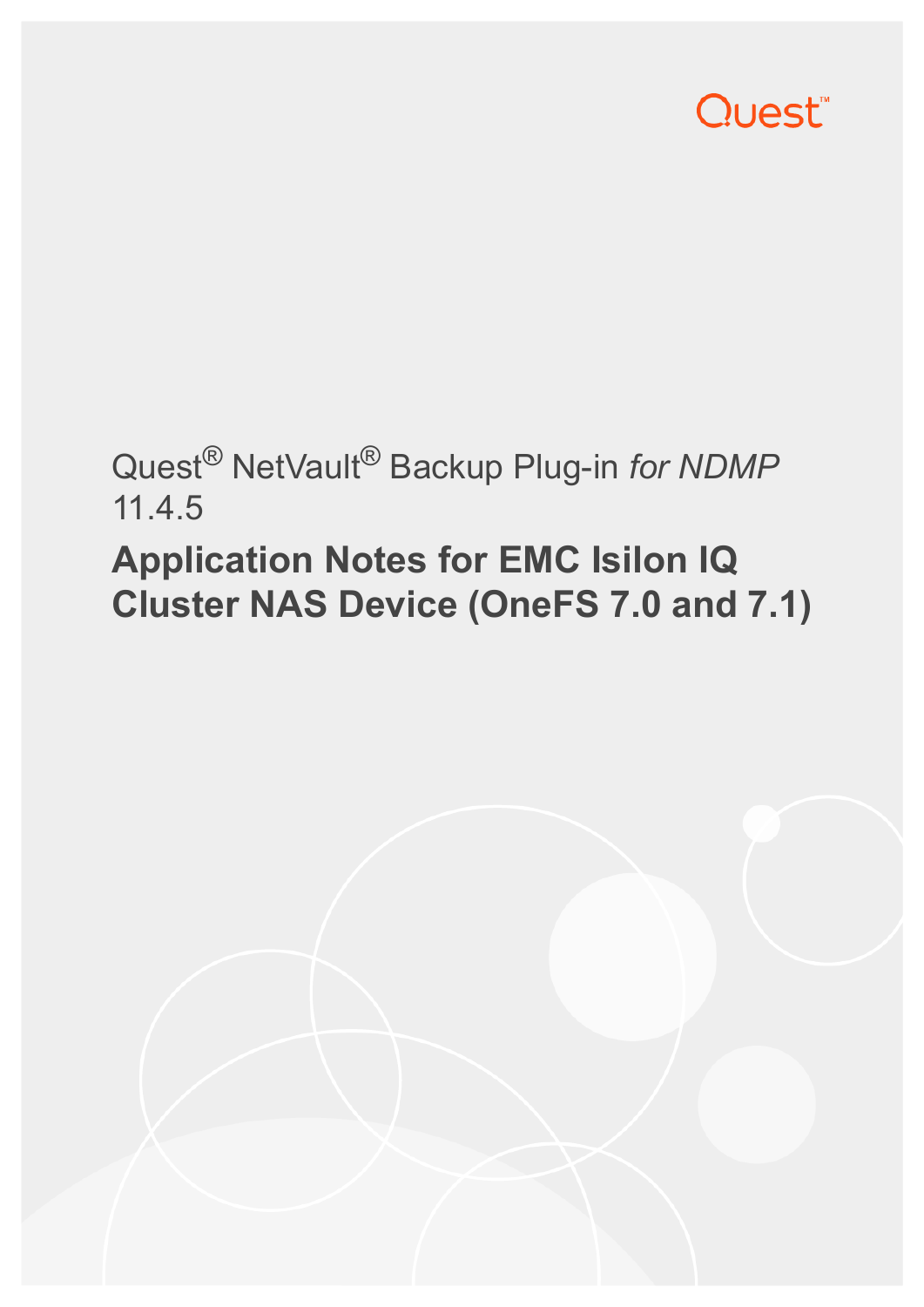#### **© 2018 Quest Software Inc.**

#### **ALL RIGHTS RESERVED.**

This guide contains proprietary information protected by copyright. The software described in this guide is furnished under a software license or nondisclosure agreement. This software may be used or copied only in accordance with the terms of the applicable agreement. No part of this guide may be reproduced or transmitted in any form or by any means, electronic or mechanical, including photocopying and recording for any purpose other than the purchaser's personal use without the written permission of Quest Software Inc.

The information in this document is provided in connection with Quest Software products. No license, express or implied, by estoppel or otherwise, to any intellectual property right is granted by this document or in connection with the sale of Quest<br>Software products. EXCEPT AS SET FORTH IN THE TERMS AND CONDITIONS AS SPECIFIED IN THE LICENSE<br>A EXPRESS, IMPLIED OR STATUTORY WARRANTY RELATING TO ITS PRODUCTS INCLUDING, BUT NOT LIMITED TO, THE IMPLIED WARRANTY OF MERCHANTABILITY, FITNESS FOR A PARTICULAR PURPOSE, OR NON-INFRINGEMENT. IN NO EVENT SHALL QUEST SOFTWARE BE LIABLE FOR ANY DIRECT, INDIRECT, CONSEQUENTIAL, PUNITIVE, SPECIAL OR INCIDENTAL DAMAGES (INCLUDING, WITHOUT LIMITATION, DAMAGES FOR LOSS OF PROFITS, BUSINESS<br>INTERRUPTION OR LOSS OF INFORMATION) ARISING OUT OF THE USE OR INABILITY TO USE THIS DOCUMENT, EVEN IF QUEST SOFTWARE HAS BEEN ADVISED OF THE POSSIBILITY OF SUCH DAMAGES. Quest Software makes no representations or warranties with respect to the accuracy or completeness of the contents of this document and reserves the right to make changes to specifications and product descriptions at any time without notice. Quest Software does not make any commitment to update the information contained in this document.

If you have any questions regarding your potential use of this material, contact:

Quest Software Inc. Attn: LEGAL Dept. 4 Polaris Way Aliso Viejo, CA 92656

Refer to our website [\(https://www.quest.com](https://www.quest.com)) for regional and international office information.

#### **Patents**

Quest Software is proud of our advanced technology. Patents and pending patents may apply to this product. For the most current information about applicable patents for this product, please visit our website at [https://www.quest.com/legal.](https://www.quest.com/legal)

#### **Trademarks**

Quest, the Quest logo, Join the Innovation, and NetVault are trademarks and registered trademarks of Quest Software Inc. For a complete list of Quest marks, visit [https://www.quest.com/legal/trademark-information.aspx.](https://www.quest.com/legal/trademark-information.aspx) All other trademarks and registered trademarks are property of their respective owners.

#### **Legend**

- **WARNING: A WARNING icon indicates a potential for property damage, personal injury, or death.**
- **CAUTION: A CAUTION icon indicates potential damage to hardware or loss of data if instructions are not followed.** Ţ
- **IMPORTANT NOTE**, **NOTE**, **TIP**, **MOBILE**, or **VIDEO:** An information icon indicates supporting information.f.

NetVault Backup Plug-in *for NDMP* Application Notes for EMC Isilon IQ Cluster NAS Device (OneFS 7.0 and 7.1) Updated - February 2018 Software Version - 11.4.5 NCG-106-11.4.5-EN-01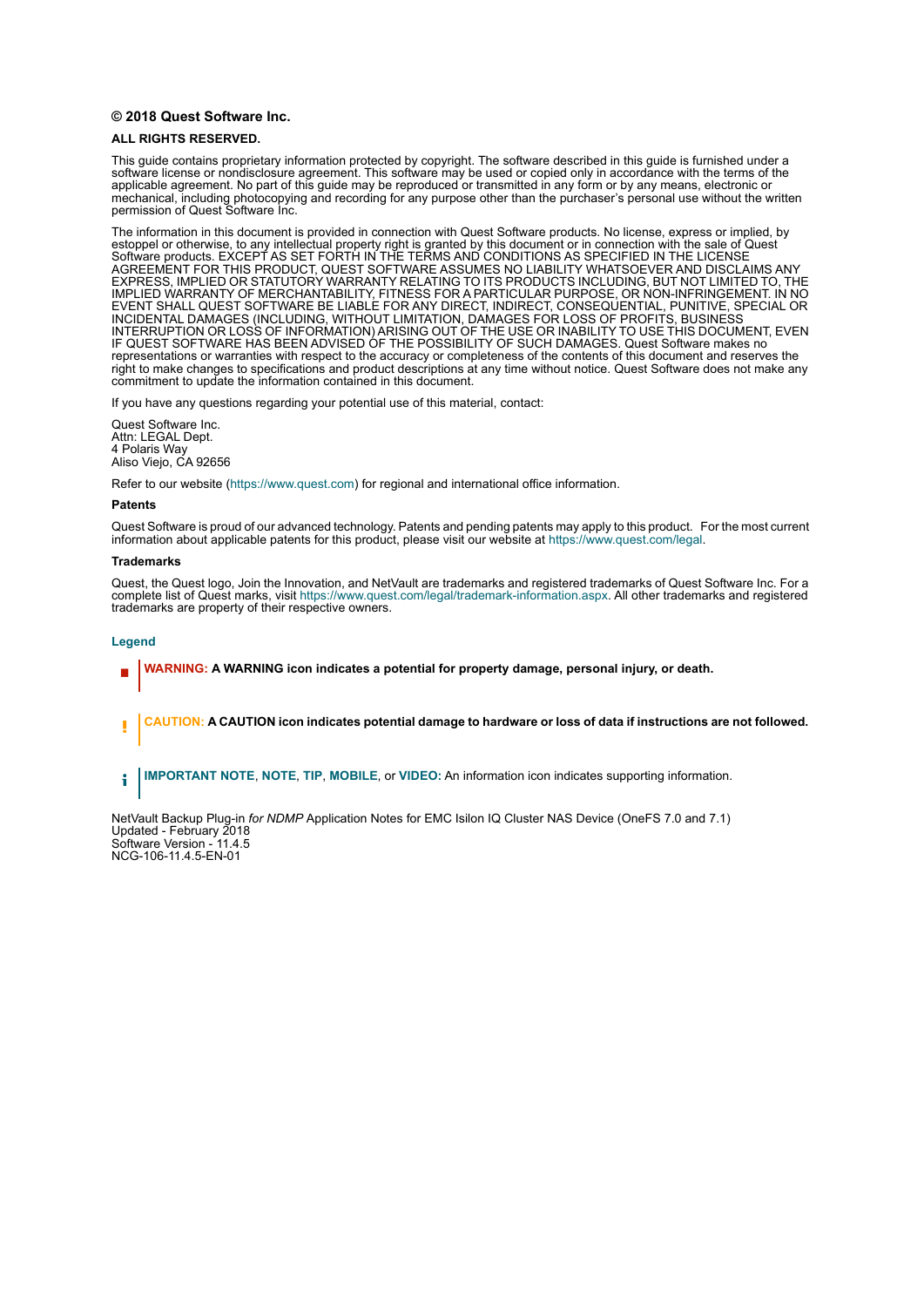### **Contents**

| Restore procedure influences in the contract of the contract of the contract of the contract of the contract of the contract of the contract of the contract of the contract of the contract of the contract of the contract o |
|--------------------------------------------------------------------------------------------------------------------------------------------------------------------------------------------------------------------------------|
|                                                                                                                                                                                                                                |
|                                                                                                                                                                                                                                |
|                                                                                                                                                                                                                                |
|                                                                                                                                                                                                                                |
|                                                                                                                                                                                                                                |
|                                                                                                                                                                                                                                |
|                                                                                                                                                                                                                                |
|                                                                                                                                                                                                                                |
|                                                                                                                                                                                                                                |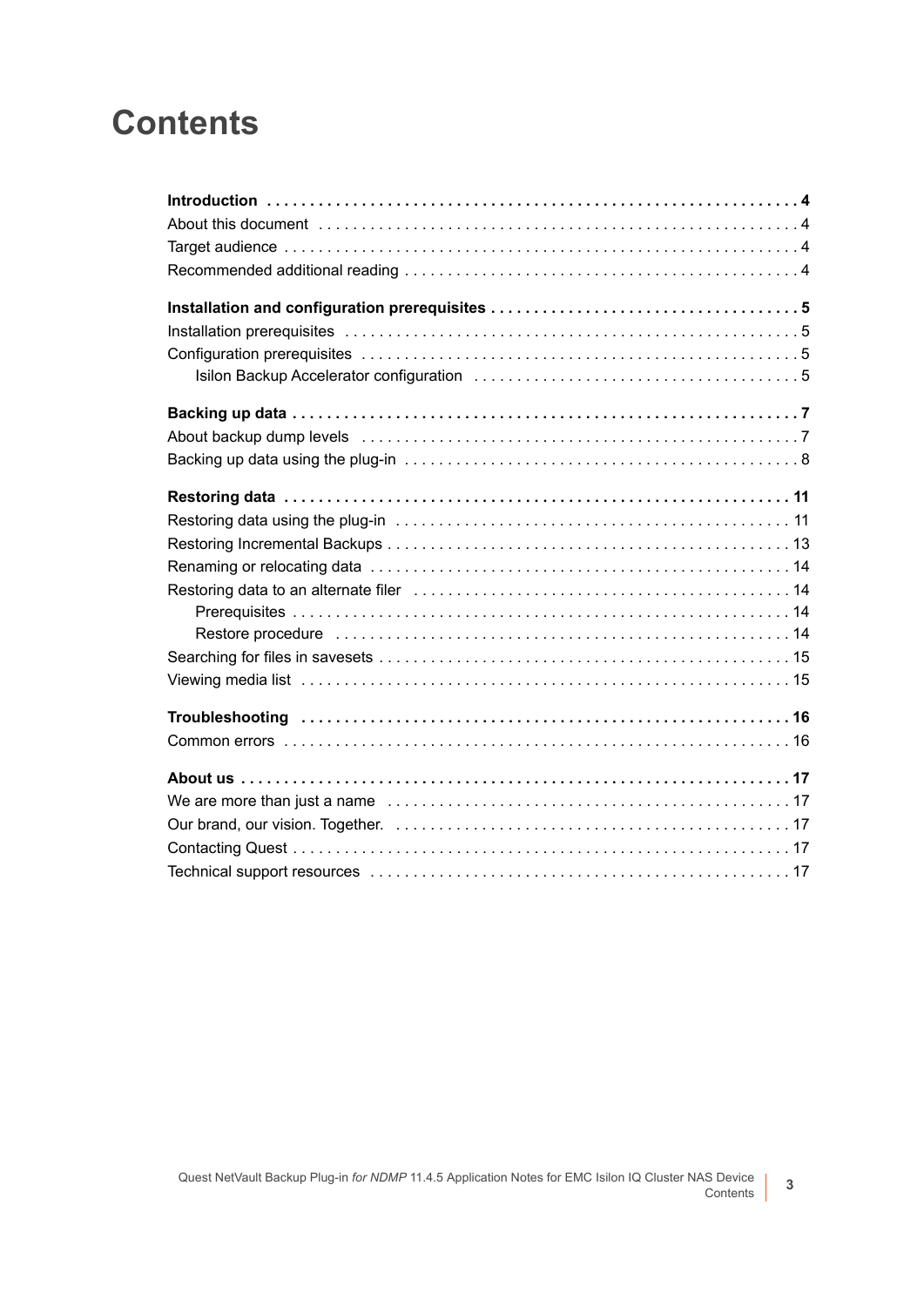# **Introduction**

**1**

**4**

- <span id="page-3-0"></span>**•** [About this document](#page-3-1)
- **•** [Target audience](#page-3-2)
- **•** [Recommended additional reading](#page-3-3)

# <span id="page-3-1"></span>**About this document**

This document provides information about using the Quest® NetVault® Backup Plug-in *for NDMP* (Plug-in *for NDMP*) with an EMC Isilon IQ Cluster NAS Device. It is intended as a supplement to the *Quest NetVault Backup Plug-in for NDMP User's Guide* that describes the common procedures for installing and configuring the plug-in.

# <span id="page-3-2"></span>**Target audience**

This document is intended for system administrators and others responsible for installing, configuring, and using the Plug-in *for NDMP*. An understanding of filer administration and the host platform is assumed.

## <span id="page-3-3"></span>**Recommended additional reading**

- **•** NetVault Backup documentation
	- **▪** *Quest NetVault Backup Installation Guide*: This guide provides details on installing the NetVault Backup Server and Client software.
	- **▪** *Quest NetVault Backup Administrator's Guide*: This guide explains how to use NetVault Backup and describes the functionality common to all plug-ins.
	- **▪** *Quest NetVault Backup CLI Reference Guide*: This guide provides a description of the commandline utilities.
	- **▪** *Quest NetVault Backup Plug-in for NDMPApplication Notes:* These notes provide filer-specific information.

You can download these guides from<https://support.quest.com/technical-documents>.

**•** Administrator's guide for your Network Data Management Protocol (NDMP)-based network-attached storage (NAS) appliance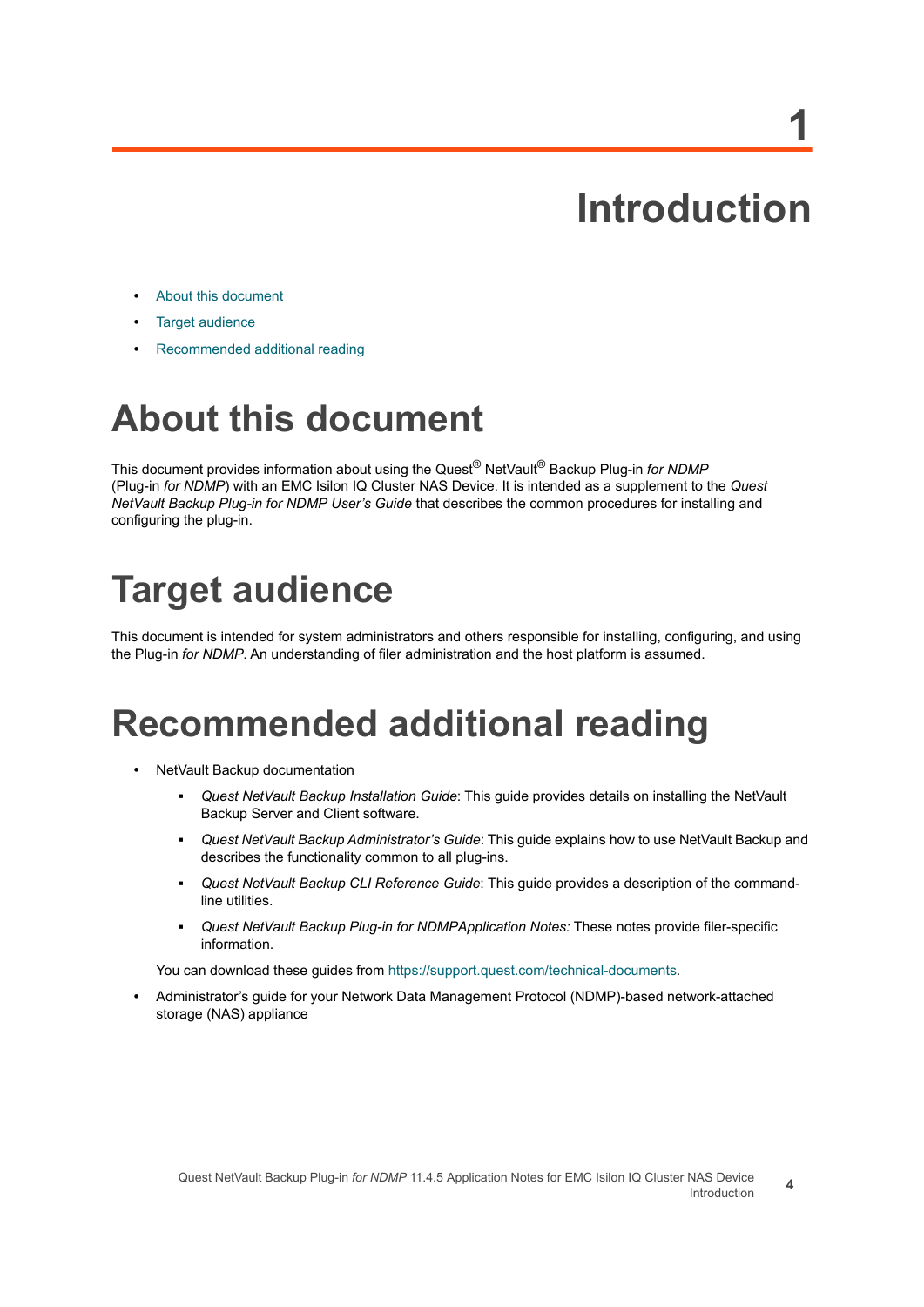# <span id="page-4-0"></span>**Installation and configuration prerequisites**

- **•** [Installation prerequisites](#page-4-1)
- **•** [Configuration prerequisites](#page-4-2)

## <span id="page-4-1"></span>**Installation prerequisites**

In addition to the installation prerequisites covered in the *Quest NetVault Backup Plug-in for NDMP User's Guide*, verify that the following requirements are met:

- **Hardware requirements:** For information about Isilon NAS devices, see the EMC Isilon website at: <http://www.emc.com/isilon>
- **Software requirements:** For information about software requirements and supported filer operating systems, see the *Quest NetVault Backup Compatibility Guide* available at: <https://support.quest.com/technical-documents>
- **NOTE:** The installation and configuration procedures are described in the *Quest NetVault Backup*  ÷ *Plug-in for NDMP User's Guide*.

# <span id="page-4-2"></span>**Configuration prerequisites**

In addition to the configuration prerequisites covered in the *Quest NetVault Backup Plug-in for NDMP User's Guide*, verify that the following requirements are met:

**• User account for NDMP backups and restores**: Create an NDMP Administrator account for backups and restores.

Use this account when adding the NDMP Server.

- **Direct Access Recovery (DAR) requirements:** To use DAR, enable this feature on the filer.
- **Backup device configuration:** Isilon Clusters that are not configured with a Backup Accelerator can only use devices that are attached to the NetVault Backup Server or Client. Isilon Clusters that are configured with a Backup Accelerator can use locally attached devices.

### <span id="page-4-3"></span>**Isilon Backup Accelerator configuration**

Before you add Isilon Backup Accelerator-attached devices to NetVault Backup Server, complete the following steps on the Isilon Cluster. These steps verify that the device has been correctly added to the Backup Accelerator:

1 After connecting the tape device or library to the Backup Accelerator through the Fibre Channel ports, verify that the ports are enabled:

isi fc ls

Quest NetVault Backup Plug-in *for NDMP* 11.4.5 Application Notes for EMC Isilon IQ Cluster NAS Device Installation and configuration prerequisites

**5**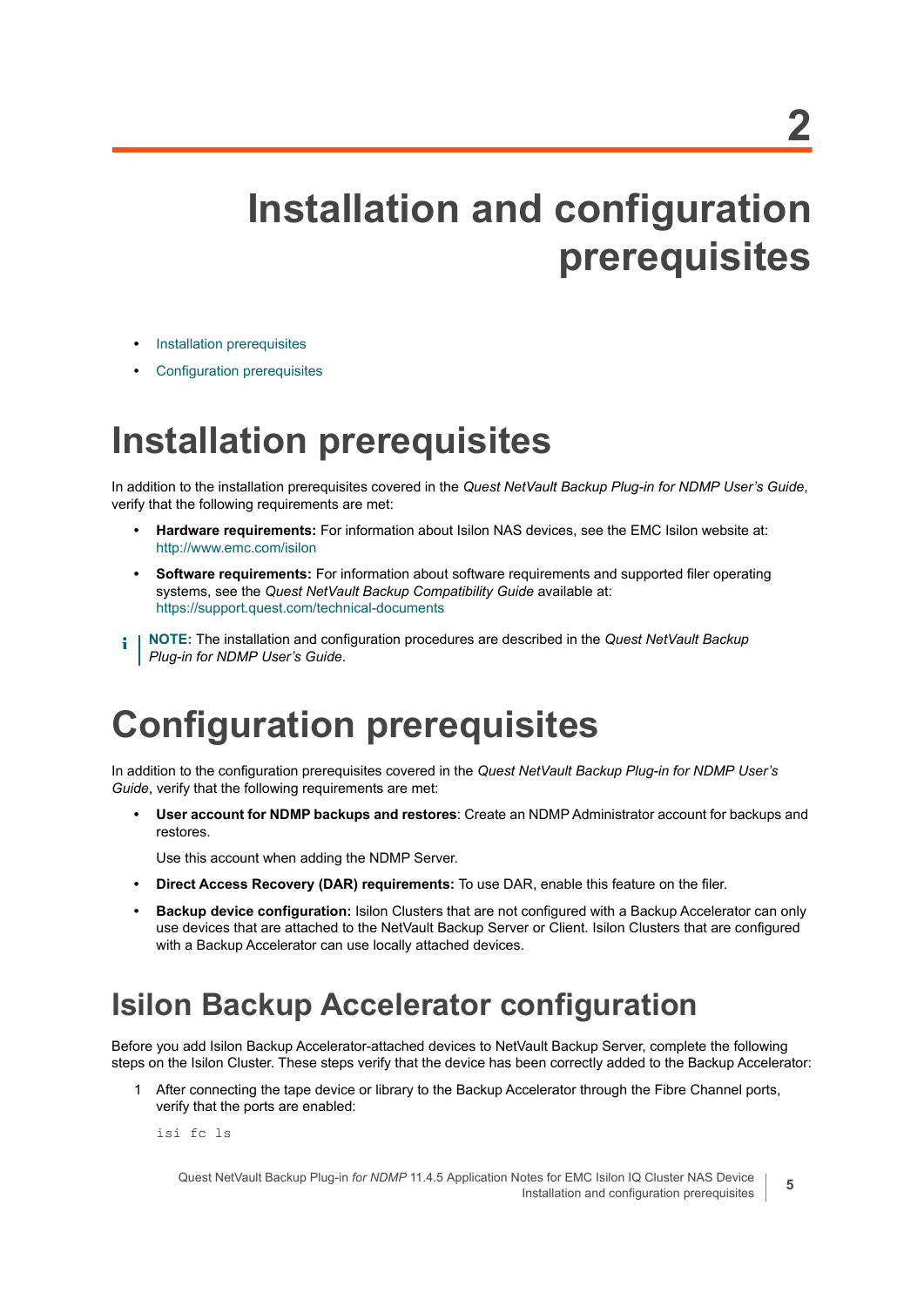2 Scan the Backup Accelerator Fibre Channel ports, and add libraries and tape devices to the Backup Accelerator devices:

isi tape rescan [--reconcile]

The --reconcile argument removes tape devices that are no longer detected from the Backup Accelerator devices pool. If this argument is not specified, tape devices are not removed from the devices pool.

After adding the tape devices to the Backup Accelerator devices pool, you can add any of the listed devices to NetVault Backup Server.

3 To list the devices added in the Backup Accelerator devices pool, type:

isi tape ls -v

4 Note the serial numbers listed for the drives.

This information is required for adding the drives in proper order in NetVault Backup.

**i** | NOTE: Workflow scenarios that include a significant number of small files can affect system performance.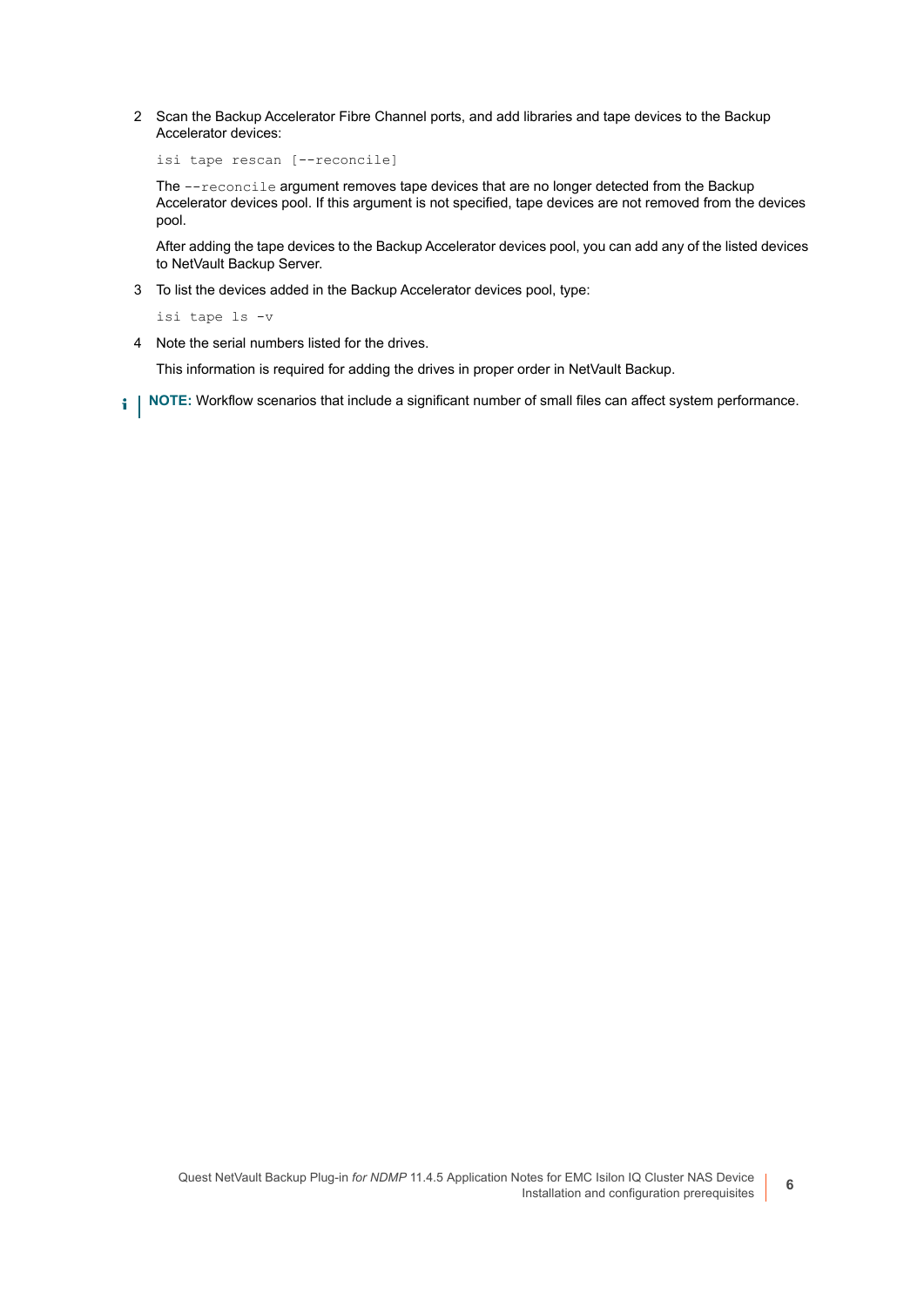# **Backing up data**

- <span id="page-6-0"></span>**•** [About backup dump levels](#page-6-1)
- **•** [Backing up data using the plug-in](#page-7-0)

## <span id="page-6-1"></span>**About backup dump levels**

Backup dump levels indicate the type of backup that you want to perform.

OneFS supports the following dump levels:

- **Level 0:** Level 0 indicates a Full Backup. A Full Backup backs up all the data in the specified path.
- **Level 1 to 9:** Level 1 to 9 indicate Incremental Backups. Incremental Backups are based on the most recent lower-level Incremental Backup, and include any data that has changed or is new since the last Full or Incremental Backup.

For instance, Level 1 Incremental Backup includes any data that has changed or is new since the last Level 0 or Full Backup. Similarly, Level 2 Incremental Backup includes any data that has changed or is new since the last Level 1 Incremental Backup, and so on, up to dump level 9.

**• Level 10:** Level 10 indicates "unlimited" Incremental Backups. A Level 10 Incremental Backup includes any data that has change since the last Incremental Backup (Level 1 to 10).

**IMPORTANT:** Level 10 Incremental Backups are only supported in OneFS 7.1 and later.i I

### **Important notes**

- **•** If a directory is included in a dump level 0 backup, it is included in all future dumps even if no changes have occurred. In this instance, the directory is empty and does not contain content. However, it does not negatively affect the recovery of data.
- **•** Only one dump level is maintained for each selected set of data. For example, after performing Level 1, Level 2, and Level 3 Incremental Backups, if you perform a Full Backup, the dump level is reset to 0. The next instance of the Incremental Backup is based on the Full Backup.
- **•** If an Incremental Backup fails, the subsequent backup is based on the most recent backup of a lower level. For example, if dump level 1 is completed successfully, but dump level 2 fails, dump level 3 is based on dump level 1. The failure of an Incremental Backup is noted in the NetVault Backup logs.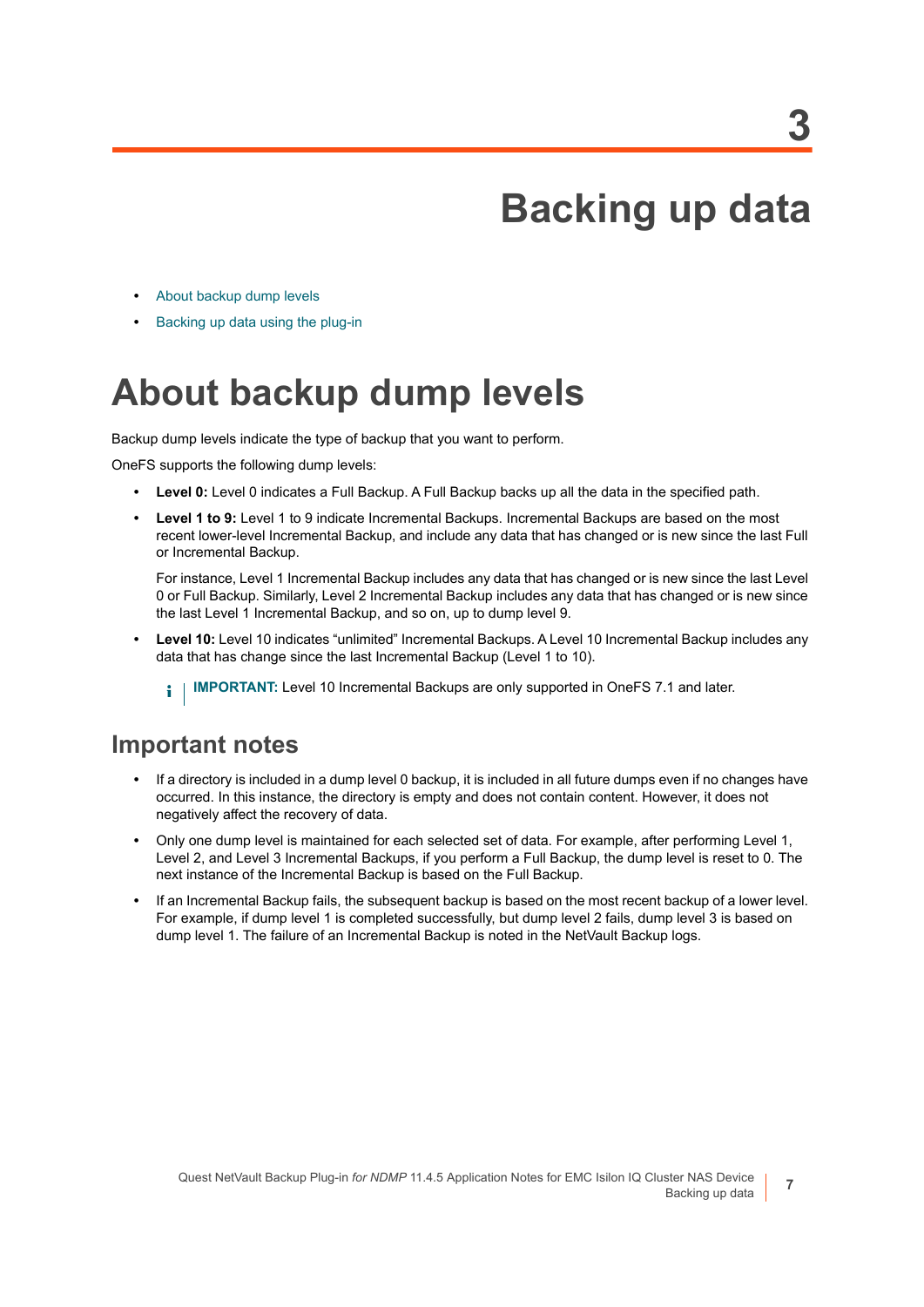# <span id="page-7-0"></span>**Backing up data using the plug-in**

1 In the Navigation pane, click **Create Backup Job**.

 $-$  or  $-$ 

In the Navigation pane, click **Guided Configuration**, and then on the **NetVault Configuration Wizard** page, click **Create Backup Jobs**.

2 In **Job Name**, specify a name for the job.

Assign a descriptive name that lets you easily identify the job for monitoring its progress or restoring data. The job name can contain alphanumeric and nonalphanumeric characters, but it cannot contain non-Latin characters. There is no length restriction. However, a maximum of 40 characters is recommended on all platforms.

- 3 Next to the **Selections** list, click **Create New**.
- 4 On the **NetVault Backup Selections** page, open the NetVault Backup Server, and then open **NDMP Client**.
- 5 Select the applicable filer, and in the **Actions** list, click **Enter Backup Path**.
- 6 In the **NDMP Backup Request** dialog box, configure the following settings.

| <b>Option</b>                                       | <b>Description</b>                                                                                                                                                                                                                                                                                                                                                 |  |
|-----------------------------------------------------|--------------------------------------------------------------------------------------------------------------------------------------------------------------------------------------------------------------------------------------------------------------------------------------------------------------------------------------------------------------------|--|
| <b>Directory</b>                                    | Type the complete path to the directory that you want to back up. Use the<br>following format to specify the backup path:                                                                                                                                                                                                                                          |  |
|                                                     | /ifs/data/ <named directory=""></named>                                                                                                                                                                                                                                                                                                                            |  |
|                                                     | The plug-in does not support back up of individual files.                                                                                                                                                                                                                                                                                                          |  |
| <b>Dump Level</b>                                   | The dump level indicates the type of backup that you want to perform.<br>OneFS supports the following dump levels:                                                                                                                                                                                                                                                 |  |
|                                                     | Level 0: Performs a Full Backup.                                                                                                                                                                                                                                                                                                                                   |  |
|                                                     | Level 1 to 9: Performs an Incremental Backup at the specified level.<br>$\bullet$                                                                                                                                                                                                                                                                                  |  |
|                                                     | Level 10: Performs unlimited Incremental Backups.                                                                                                                                                                                                                                                                                                                  |  |
|                                                     | Level 10 Incremental Backups are only supported in OneFS 7.1 and<br>later.                                                                                                                                                                                                                                                                                         |  |
| <b>Update Incremental</b><br><b>Backup Database</b> | If you do not want to record dump dates in the NetVault Database, select this<br>check box.                                                                                                                                                                                                                                                                        |  |
|                                                     | For example, after completing Level 0, 1, and 2 backups for the directory<br>lifs/data/test, you want to perform a Full Backup of the directory while<br>retaining the Incremental Backups, select this check box. This step tells the<br>system to create a Level 0 Backup, and then perform a Level 3 later to pick<br>up files that have changed since Level 2. |  |
| <b>Save File Information</b>                        | This option allows you to browse individual files and directories while<br>selecting data during restore. You cannot restore individual files and<br>directories if you clear this check box.                                                                                                                                                                      |  |
|                                                     | Quest recommends that you leave this check box selected.                                                                                                                                                                                                                                                                                                           |  |
| Do Direct Backup if<br><b>Possible</b>              | To use DAR during restores, leave this check box selected. DAR enables<br>precise tape positioning, which allows quick recovery of individual or a small<br>set of files.                                                                                                                                                                                          |  |
|                                                     | Without DAR, the backup saveset is read sequentially to restore files.                                                                                                                                                                                                                                                                                             |  |
|                                                     | To use this feature, the OS version running on the filer must support DAR.                                                                                                                                                                                                                                                                                         |  |
| <b>Exclude</b>                                      | This option allows you to pass an exclusion list to a backup job. The list can<br>contain any number of filenames or patterns, but the total length must not<br>exceed 1024 characters. The values must be separated by white-space<br>characters. For more information, see Exclude and Include patterns.                                                         |  |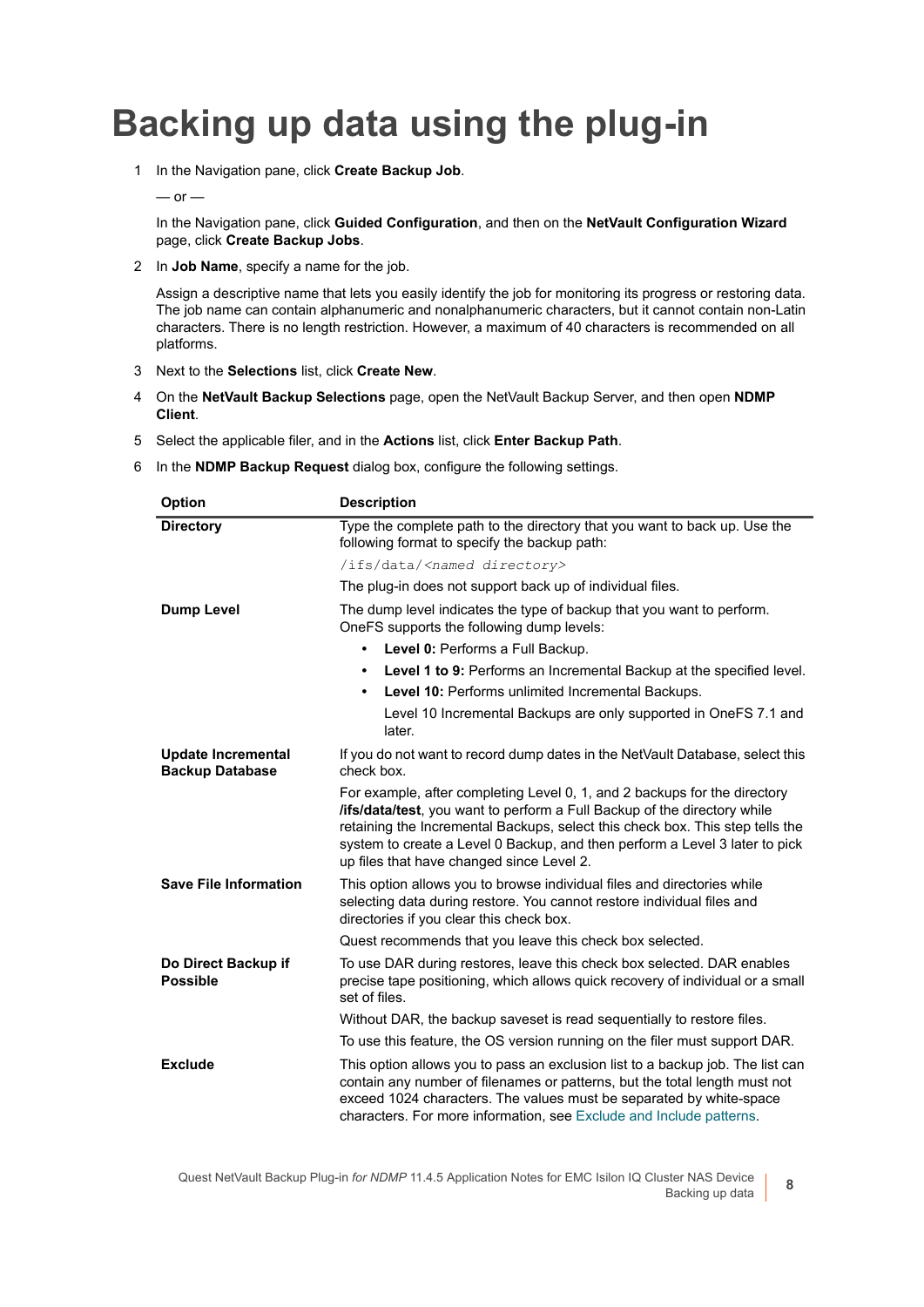| <b>Option</b>      | <b>Description</b>                                                                                                                                                                                                                                                                                                                                                                                                                                            |
|--------------------|---------------------------------------------------------------------------------------------------------------------------------------------------------------------------------------------------------------------------------------------------------------------------------------------------------------------------------------------------------------------------------------------------------------------------------------------------------------|
| Include            | This option allows you to pass an inclusion list to a backup job. The list can<br>contain any number of filenames or patterns, but the total length must not<br>exceed 1024 characters. The values must be separated by white-space<br>characters. For more information, see Exclude and Include patterns.                                                                                                                                                    |
| <b>Backup Mode</b> | By default, the <b>Backup Mode</b> option is set to <b>TIMESTAMP</b> . In this mode, a<br>directory is scanned during Incremental Backups to identify the files that<br>must be backed up.                                                                                                                                                                                                                                                                    |
|                    | To enable snapshot-based Incremental Backups, set the <b>Backup Mode</b><br>option to <b>SNAPSHOT</b> . Snapshot-based backups improve backup speed by<br>quickly identifying the changed data. In this mode, the snapshot taken for a<br>backup is retained until a new backup of the same or lower level is<br>performed. During an Incremental Backup, the previous and current<br>snapshots are compared, and all the data that has changed is backed up. |

- 7 To save the settings, click **OK**.
- 8 Select or create the Schedule Set, Target Set, and Advanced Options Set.

For more information about these sets, see the *Quest NetVault Backup Administrator's Guide*.

9 To submit the job for scheduling, click **Save & Submit**.

You can monitor the job progress from the **Job Status** page and view the logs from the **View Logs** page.

To save the job definition without scheduling it, click **Save**. You can view, edit, or run this job from the **Manage Job Definitions** page. This job is not displayed on the **Job Status** page until you submit it.

For more information about **Job Status**, **View Logs**, and **Manage Job Definitions**, see the *Quest NetVault Backup Administrator's Guide*.

### <span id="page-8-0"></span>**Exclude and Include patterns**

When specifying exclude and include patterns, review the following notes:

- **•** The **Exclude** and **Include** options are only available in OneFS 6.x and later versions. The **Exclude** option works only in OneFS 6.5.3 and later versions.
- **•** All patterns are relative to the *<FILESYSTEM>***/** root directory. For example, "tmpdir work/project1" in **Exclude**, excludes all the items in the "*<FILESYSTEM>*/tmpdir" and "*<FILESYSTEM>*/ work/project1" directories.
- **•** To specify a white-space character in the name or pattern, use a backslash ("\"). For example, enter "new\ file" to exclude or include a file named "new file".
- **•** A pattern can contain wildcard characters and range expressions.

### **Examples:**

- **▪** ?: Matches zero or one character.
- **▪** \*: Matches any number of characters.
- **▪** [a-z]: Matches the letters a through z.
- [abc]: Matches the letters a, b, or c.
- **•** Consecutive slash characters ("//") are resolved to a single slash character ("/"). For example, the pattern "ab//cd///ef" is resolved to "ab/cd/ef".
- **•** Consecutive asterisk characters ("\*\*") are resolved to a single asterisk ("\*")'. For example, the pattern "a\*\*\*b" is resolved to "a\*b"
- **•** The path references "." and ".." are resolved to actual paths. For example, "a/b/../c" is resolved to "a/c" and "a/b/./c" is resolved to "a/b/c".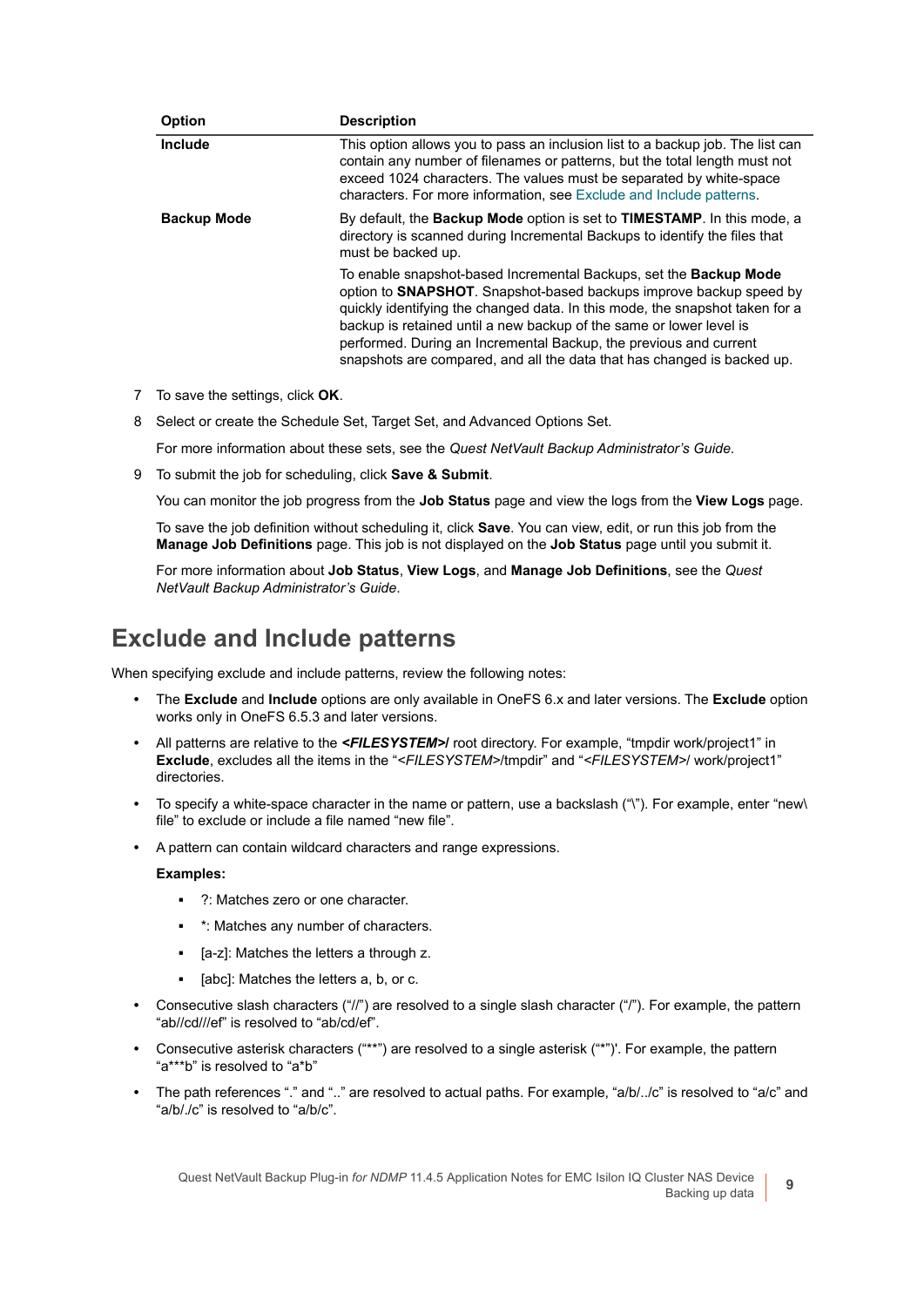- **•** The path reference ".." at the beginning is ignored. For example, "../home/usr1" is resolved to "/home/usr1" and "/../home/usr2" resolved to "/home/usr2".
- **•** The "." and ".." characters in filenames are not changed.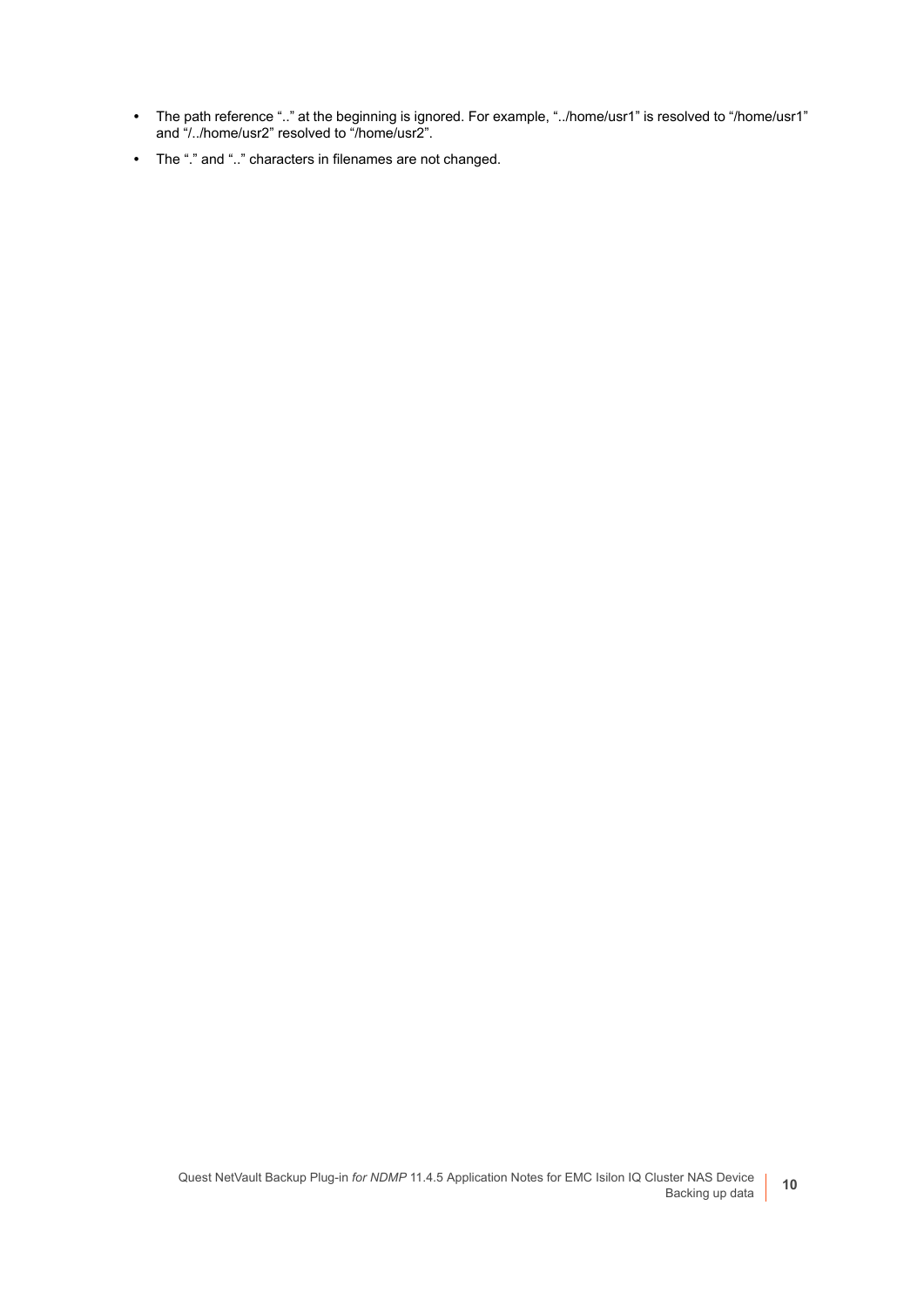# **Restoring data**

- <span id="page-10-0"></span>**•** [Restoring data using the plug-in](#page-10-1)
- **•** [Restoring Incremental Backups](#page-12-0)
- **•** [Renaming or relocating data](#page-13-0)
- **•** [Restoring data to an alternate filer](#page-13-1)
- **•** [Searching for files in savesets](#page-14-0)
- **•** [Viewing media list](#page-14-1)

## <span id="page-10-1"></span>**Restoring data using the plug-in**

<span id="page-10-2"></span>1 In the Navigation pane, click **Create Restore Job**.

On the **Create Restore Job — Choose Saveset** page, the saveset table provides a list of available savesets.

The table shows the saveset name (Job Title and Saveset ID), creation date and time, saveset size, and saveset status. The saveset status is indicated using the following icons.

| <b>Icon</b> | <b>Description</b>                                      |
|-------------|---------------------------------------------------------|
|             | Saveset is online (all segments are online).            |
|             | Saveset is partially online (some segments are online). |
|             | Saveset is offline (all segments are offline).          |

The saveset list is sorted by creation date (newest to oldest). You can sort the list by one or more columns, as required. The arrowhead next to the column name indicates the sort order.

2 To filter the saveset list, use the following filter options.

| <b>Filter</b>      | <b>Description</b>                                                              |
|--------------------|---------------------------------------------------------------------------------|
| <b>Client</b>      | Displays savesets created for particular clients. The default selection is Any. |
|                    | To use this filter, click the <b>Client</b> box.<br>1                           |
|                    | 2 In the Choose Client dialog box, select the clients.                          |
|                    | 3 To close the dialog box, click <b>OK</b> .                                    |
| <b>Plugin Type</b> | Displays savesets created using a particular plug-in. The default selection is  |
|                    | Any.                                                                            |
|                    | To use this filter, click the <b>Plugin Type</b> box.<br>1.                     |
|                    | 2 In the list, select the plug-in.                                              |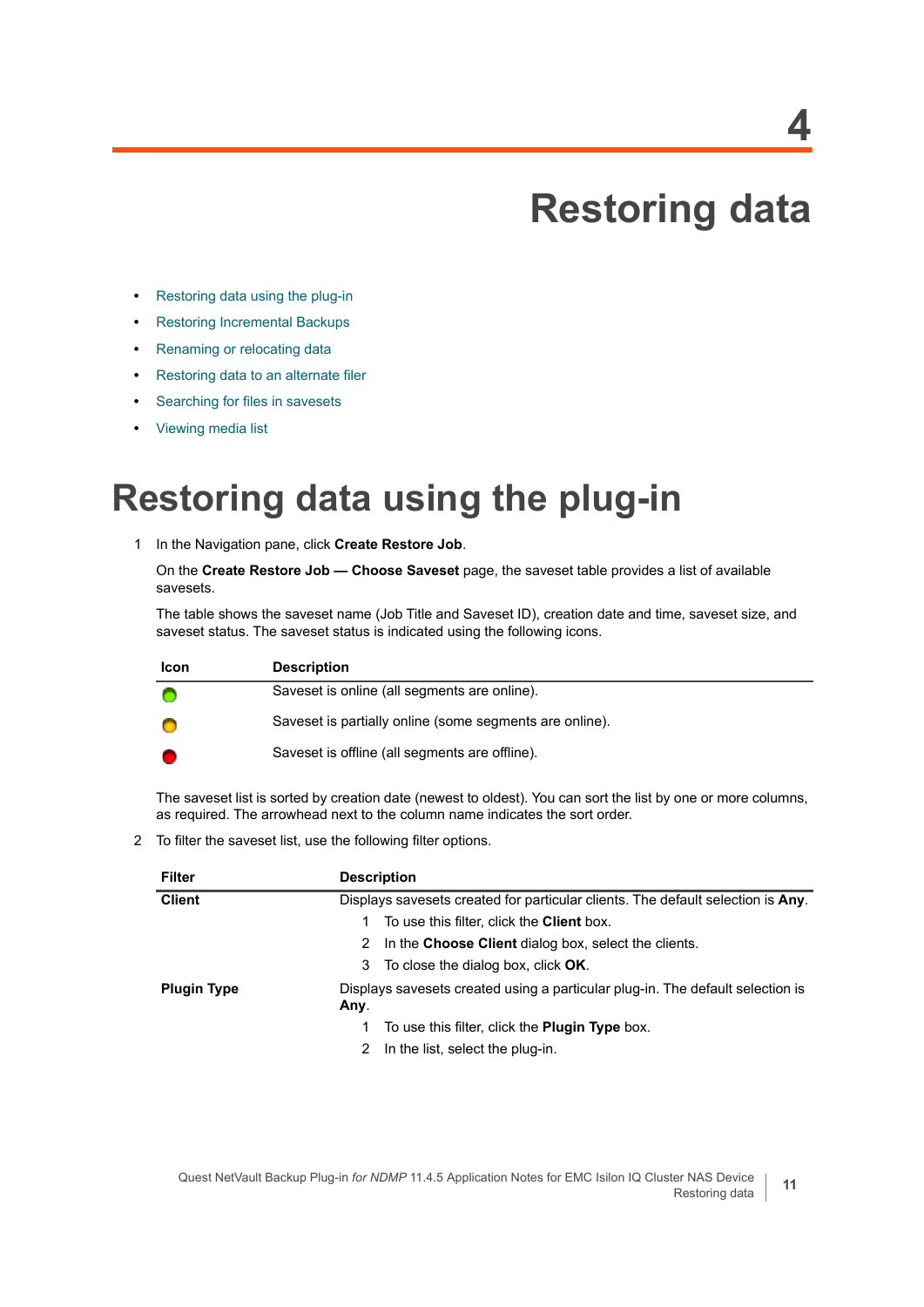| <b>Filter</b> | <b>Description</b>                                                                                    |  |  |
|---------------|-------------------------------------------------------------------------------------------------------|--|--|
| <b>Date</b>   | Displays savesets created during a specified period. The default selection is                         |  |  |
|               | Any.                                                                                                  |  |  |
|               | To use this filter, click the <b>Date</b> box.                                                        |  |  |
|               | In the list, select the option that you want to use.<br>2                                             |  |  |
|               | The available options are Last 24 hours, Last Week, Last Month, Last<br>6 Months, Last Year, and Any. |  |  |
| Job           | Displays savesets created for particular jobs. The default selection is Any.                          |  |  |
|               | To use this filter, click the <b>Job</b> box.                                                         |  |  |
|               | In the Choose Job dialog box, select the jobs.<br>2                                                   |  |  |
|               | To close the dialog box, click <b>OK</b> .<br>3                                                       |  |  |

3 Select the saveset that you want to use, and click **Next**.

When you select a saveset, the following details are displayed in the **Saveset Information** area: job ID number, job title, tag, server name, client name, plug-in name, saveset date and time, retirement setting, Incremental Backup or not, archive or not, and saveset size.

- <span id="page-11-0"></span>4 On the **Create Selection Set** page, select the data that you want to restore:
	- **▪ Restore entire saveset**: Select the root node.
	- **▪ Restore individual files and directories:** Select the target files and directories in the selections tree. The selections tree can only be browsed if the **Save File Information** option was selected during backup.
	- **i** | NOTE: If you omit child-level items after selecting the parent node, the job fails. To perform selective restores, open the parent node, and select each item that you want to restore.
- <span id="page-11-2"></span><span id="page-11-1"></span>5 Click **Edit Plugin Options**, and configure the following settings.

|  |  | Table 1. Restore options |  |
|--|--|--------------------------|--|
|--|--|--------------------------|--|

| <b>Option</b>                        | <b>Description</b>                                                                                                                                                                                                                                                                                |  |
|--------------------------------------|---------------------------------------------------------------------------------------------------------------------------------------------------------------------------------------------------------------------------------------------------------------------------------------------------|--|
| <b>NDMP Server</b>                   | This option specifies the target filer name. It is only required when you want<br>to restore data to an alternate filer. By default, it is set to the name of the<br>original filer from which the data was backed up. Do not change the NDMP<br>Server while restoring data to the same filer.   |  |
| <b>Direct Access Restore</b><br>Mode | Select the appropriate Direct Access Restore (DAR) mode from the<br>following:                                                                                                                                                                                                                    |  |
|                                      | <b>Use Direct Access Restore if Possible:</b> To perform a direct-access<br>$\bullet$<br>restore if the backup was direct and the mover and data server can<br>complete a direct-access restore, select this option. If these<br>conditions are not met, a nondirect-access restore is performed. |  |
|                                      | Use Direct Access Restore by Recovering Individual Files: To<br>$\bullet$<br>restore a directory and its file contents, select this option. When you<br>use this option, empty directories in the saveset are ignored.                                                                            |  |
|                                      | You must select this option if any item was omitted during data<br>selection; otherwise, the restore job fails.                                                                                                                                                                                   |  |
|                                      | <b>Only Do Direct Access Restore:</b> To force a direct-access restore,<br>select this option. It can be only used if the backup was direct and the<br>mover and data server can complete a direct-access restore;<br>otherwise the restore job fails.                                            |  |
|                                      | Never Do Direct Access Restore: To perform a standard nondirect-<br>$\bullet$<br>access restore, select this option.                                                                                                                                                                              |  |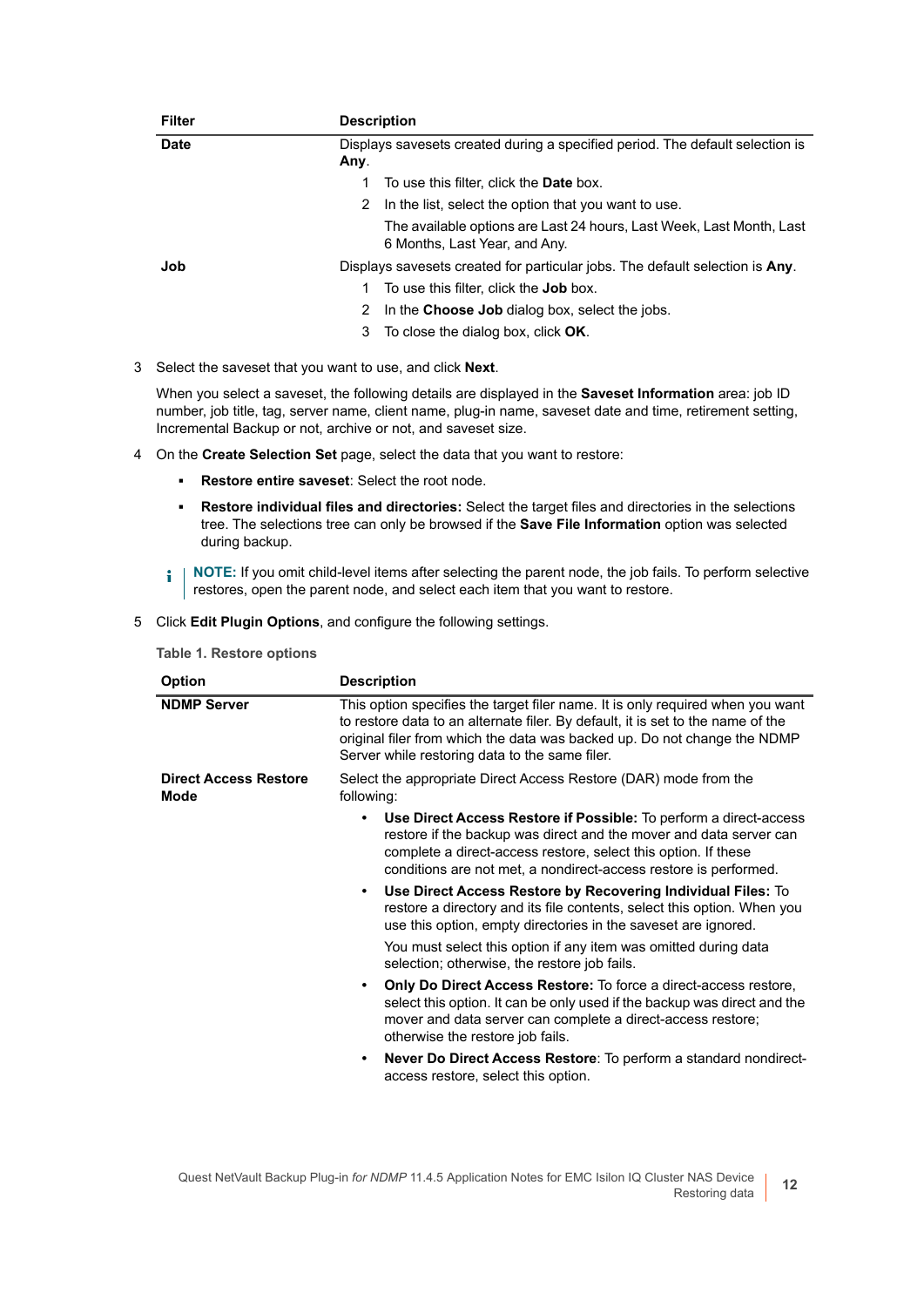**Table 1. Restore options**

|                                                                                                                                                                                                                                                                  | <b>Option</b>                                                                                                                                                                                                                                                                                                            | <b>Description</b>                                                                                                                                                                         |  |
|------------------------------------------------------------------------------------------------------------------------------------------------------------------------------------------------------------------------------------------------------------------|--------------------------------------------------------------------------------------------------------------------------------------------------------------------------------------------------------------------------------------------------------------------------------------------------------------------------|--------------------------------------------------------------------------------------------------------------------------------------------------------------------------------------------|--|
|                                                                                                                                                                                                                                                                  | <b>Restore Hard Links</b>                                                                                                                                                                                                                                                                                                | If hard links are incorrectly backed up, the restore job fails and the following<br>message is displayed in the NDMP backup logs:                                                          |  |
|                                                                                                                                                                                                                                                                  |                                                                                                                                                                                                                                                                                                                          | Bad hardlink path for <path></path>                                                                                                                                                        |  |
|                                                                                                                                                                                                                                                                  |                                                                                                                                                                                                                                                                                                                          | If the restore jobs are failing due to this error, select the Restore Hard Links<br>check box. When this check box is selected, hard links are recovered by<br>building a hard-link table. |  |
| <b>IMPORTANT:</b><br>i                                                                                                                                                                                                                                           |                                                                                                                                                                                                                                                                                                                          |                                                                                                                                                                                            |  |
|                                                                                                                                                                                                                                                                  | restored.                                                                                                                                                                                                                                                                                                                | When individual files are selected for DAR, their parent-level directory permissions are not                                                                                               |  |
| When running DAR, NetVault Backup organizes the restore requests into groups of 1024 files<br>at a time. When a restore job consists of more than 1024 total files, multiple restore requests<br>are issued. So, multiple log entries are displayed for the job. |                                                                                                                                                                                                                                                                                                                          |                                                                                                                                                                                            |  |
| 6                                                                                                                                                                                                                                                                | To save the settings, click OK, and then click Next.                                                                                                                                                                                                                                                                     |                                                                                                                                                                                            |  |
| 7                                                                                                                                                                                                                                                                | In <b>Job Name</b> , specify a name for the job.                                                                                                                                                                                                                                                                         |                                                                                                                                                                                            |  |
|                                                                                                                                                                                                                                                                  | Assign a descriptive name that lets you easily identify the job for monitoring its progress. The job name can<br>contain alphanumeric and nonalphanumeric characters, but it cannot contain non-Latin characters. There<br>is no length restriction. However, a maximum of 40 characters is recommended on all platforms |                                                                                                                                                                                            |  |

<span id="page-12-2"></span>In the **Target Client** list, the client from which data was backed up is selected by default. Do *not* change this setting.

8 Select or create the Schedule Set, Restore Source Set, and Advanced Options Set.

For more information about these sets, see the *Quest NetVault Backup Administrator's Guide*.

<span id="page-12-1"></span>9 To submit the job for scheduling, click **Submit**.

You can monitor the job progress from the **Job Status** page and view the logs from the **View Logs** page. For more information about these functions, see the *Quest NetVault Backup Administrator's Guide*.

## <span id="page-12-0"></span>**Restoring Incremental Backups**

The incremental restores build on each other. To restore an Incremental Backup, you must have all the backups from Level-0 through the last backup in the backup sequence that you want to restore.

1 Restore the Full or Level 0 Backup.

For more information, see [Restoring data using the plug-in](#page-10-1).

2 Restore each Incremental Backup in the backup sequence, starting with the lowest-level backup and going to the last backup that you want to restore (that is, in the same order in which they were created).

For each dump level, follow the steps outlined in [Restoring data using the plug-in.](#page-10-1)

**I IMPORTANT:** All NDMP backups are effectively snapshots of the volume. When you restore a dump backup in an increment series, it restores all the data in the saveset. At the same time, it deletes the files present on the filer, but not available in that saveset. Thus, it reconstructs the subtree as it was at the time of backup.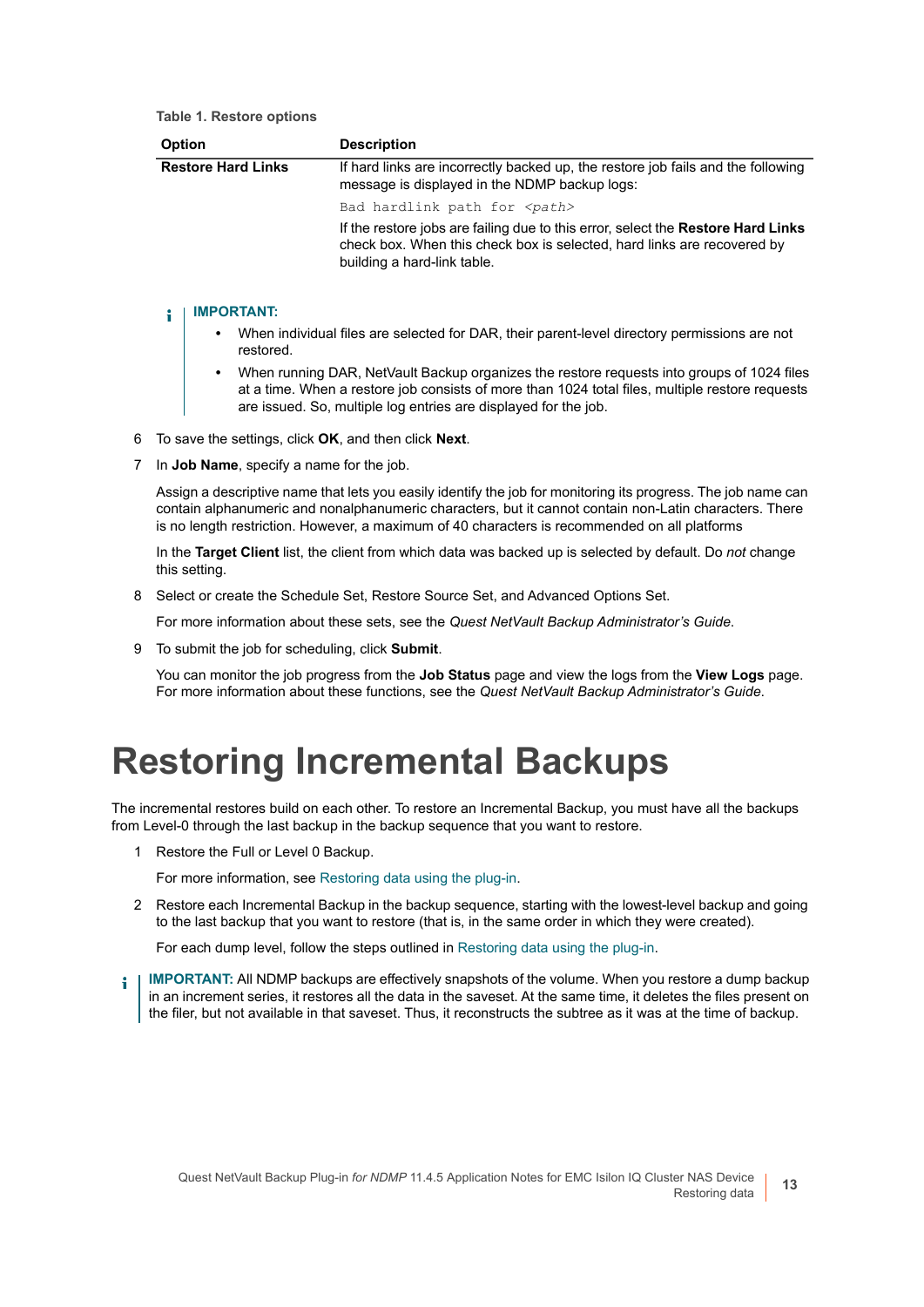# <span id="page-13-0"></span>**Renaming or relocating data**

When restoring a backup, you can rename the directories to create a copy of the data instead of overwriting of the existing versions. You can also relocate the data to a different volume. This procedure can be useful if the original volume is down or if you are dealing with limited bandwidth or capacity.

**i** | NOTE: This feature is only available to savesets that were created with the **Save File Information** option.

### *To rename or relocate data during restore:*

- 1 Complete [Step 1](#page-10-2) through [Step 4](#page-11-0) in [Restoring data using the plug-in](#page-10-1)
- 2 Select the volume that you want to rename, and in the **Actions** list, click **Rename**.
- 3 In the **Restore Rename** dialog box, provide the following information.
	- **▪** To rename a file or directory, type the new name.
	- **▪** To relocate the item to a different volume, type the volume name. You can also rename while relocating by specifying a new path. The volume to which you are relocating must exist.

Click **OK** to close the dialog box.

After you close the dialog box, the plug-in updates the corresponding node in the selections tree to display the new name and location for the file or directory.

4 Complete [Step 5](#page-11-1) through [Step 9](#page-12-1) in [Restoring data using the plug-in](#page-10-1).

### <span id="page-13-1"></span>**Restoring data to an alternate filer**

To relocate a backup to an alternate filer, use the following procedure. This procedure can be useful during a server migration or disaster recovery operation.

### <span id="page-13-2"></span>**Prerequisites**

Before you start the restore procedure, add the target filer to the plug-in. For more information, see the *Quest NetVault Backup Plug-in for NDMP User's Guide*.

### <span id="page-13-3"></span>**Restore procedure**

- 1 Complete [Step 1](#page-10-2) through [Step 4](#page-11-0) in [Restoring data using the plug-in](#page-10-1).
- 2 To rename or relocate data during restore, complete steps 2 and 3 in [Renaming or relocating data.](#page-13-0)
- 3 Click **Edit Plugin Options**, and in the **NDMP Server box**, type the name of the target filer.
- 4 Select the appropriate DAR method. For more information about the available options, see [Restore](#page-11-2)  [options.](#page-11-2)
- 5 Complete [Step 6](#page-12-2) through [Step 9](#page-12-1) in [Restoring data using the plug-in](#page-10-1).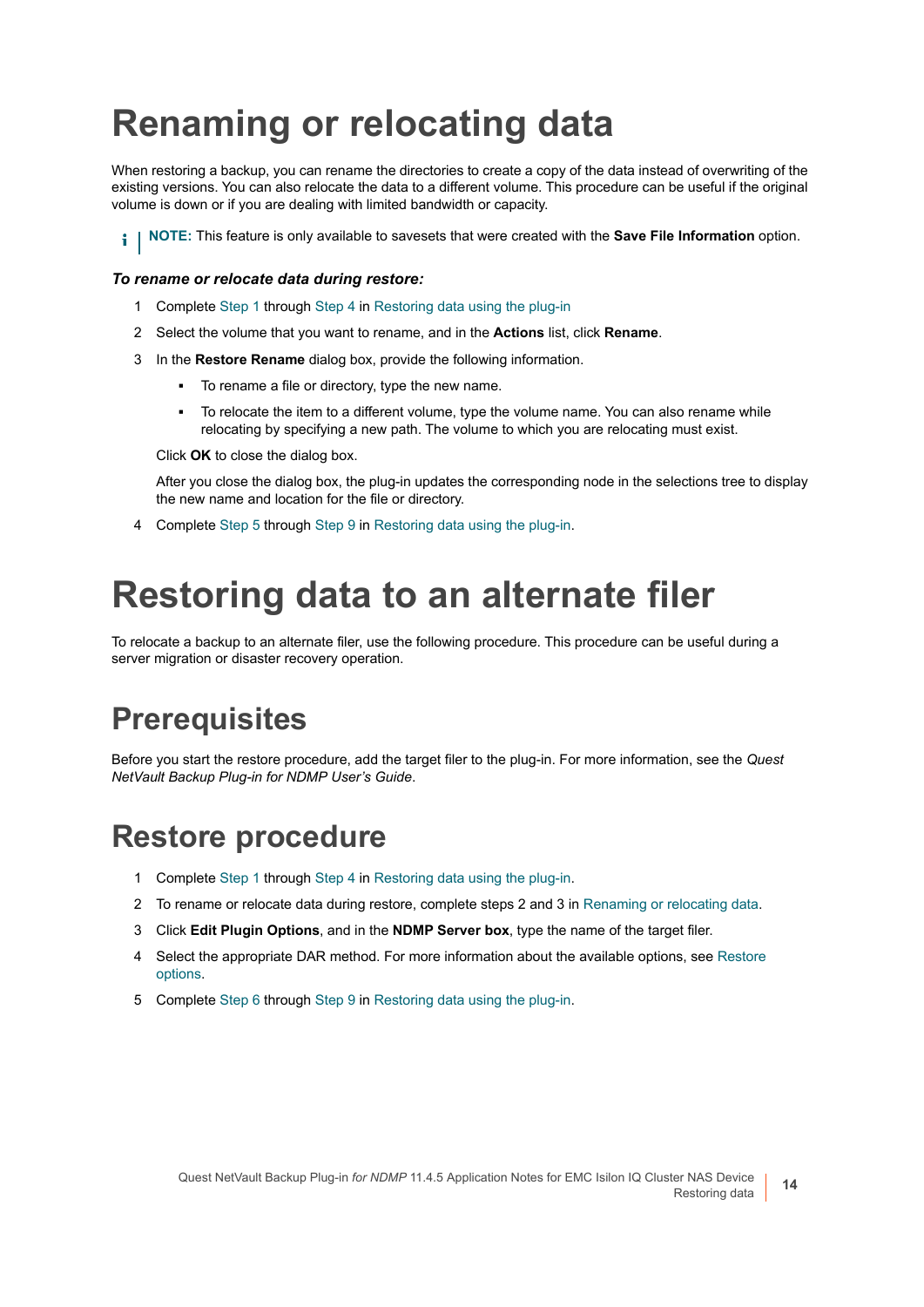# <span id="page-14-0"></span>**Searching for files in savesets**

The **Search** option on the **Create Restore Job — Choose Saveset** page allows you to find specific files or data items without opening any savesets or browsing through their contents. You can use filenames or regular expressions to find the data items that you want to restore.

- 1 On the **Create Restore Job Choose Saveset** page, click **Search**.
- 2 In the **Search for files in savesets** dialog box, configure the following options:
	- **Search String:** Type the search string.
	- **▪ Regular expression search:** To use POSIX (Portable Operating System Interface for Unix) regular expressions in the **Search String** box, select this check box.
	- **▪ Case sensitive:** To perform a case-sensitive search, select this check box.
- 3 Click **Search**. On the **Search Results** page, you can view the savesets that contain the specified files or data items.
- 4 Select the items you want to restore. You can only restore items from one saveset. Click **Next**.
- 5 Complete [Step 5](#page-11-1) through [Step 9](#page-12-1) in [Restoring data using the plug-in](#page-10-1).

# <span id="page-14-1"></span>**Viewing media list**

The **Media List** option on the **Create Restore Job — Choose Saveset** page lets you view information about the media items used to store a backup. You can view details about the data segments and index segments for a backup.

- 1 On the **Create Restore Job Choose Saveset** page, select the applicable saveset.
- 2 In the **Saveset Information** area, click **Media List**.

In the dialog box that is displayed, you can view the following details:

- **▪ Backup size:** This area shows the total size of the saveset in number of bytes
- **Data segment table:** This table shows information about the media items that contain the data segments. You can view the following details: media label, media group label, stream ID, starting byte number, ending byte number, and media location
- **Index segment table:** This table shows information about the media items that contain the index segments. You can view the media label and media location.
- 3 To close the dialog box, click **Close**.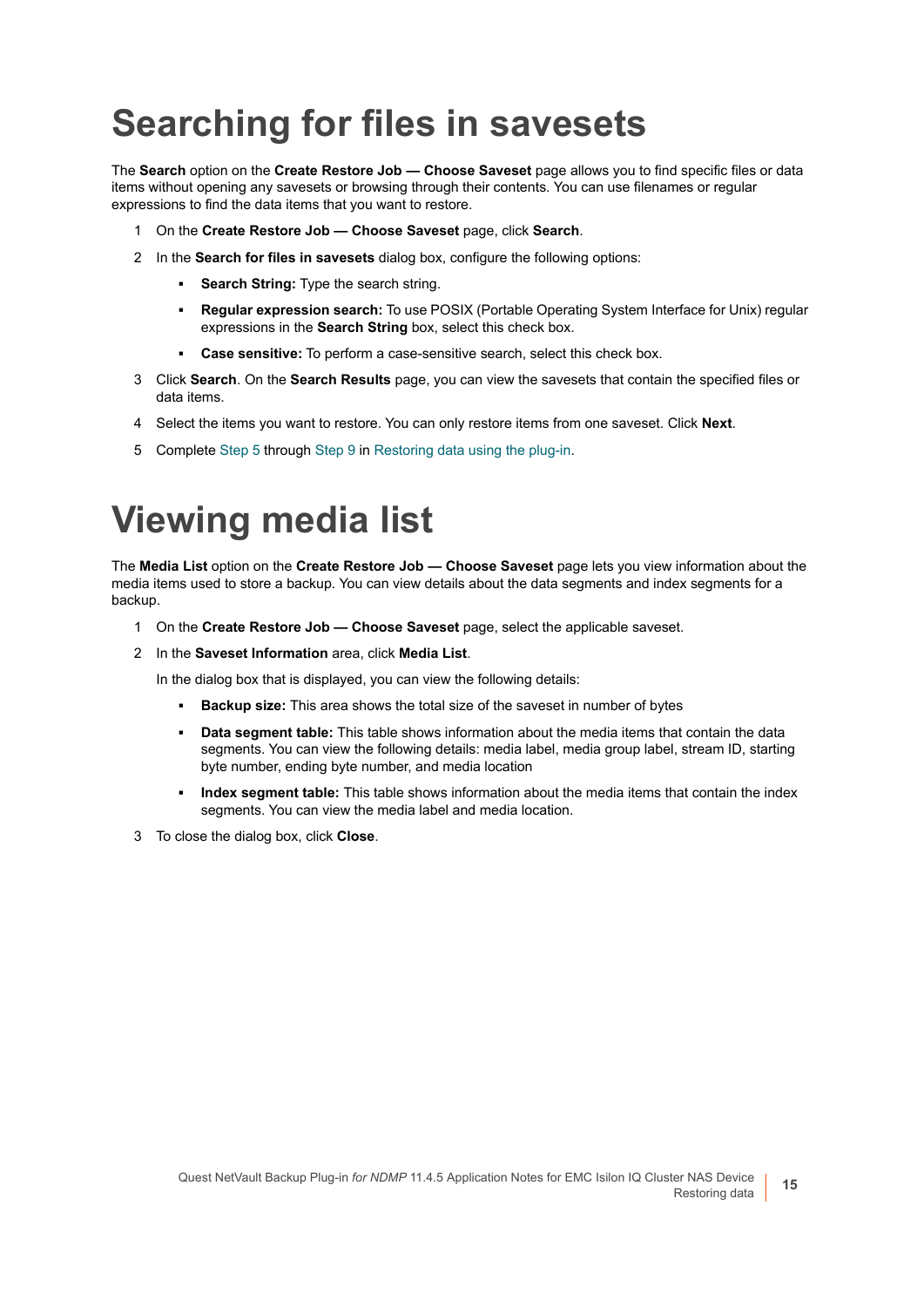**A**

# **Troubleshooting**

<span id="page-15-0"></span>**•** [Common errors](#page-15-1)

### <span id="page-15-1"></span>**Common errors**

The following is a list of some common errors and their solution.

**Table 2. Troubleshooting**

| <b>Description</b>                                                                                                                     | Symptom                                                                                                                                        | <b>Solution</b>                                                                                                                                                                                                                                                                                                                                                                                                                                                       |
|----------------------------------------------------------------------------------------------------------------------------------------|------------------------------------------------------------------------------------------------------------------------------------------------|-----------------------------------------------------------------------------------------------------------------------------------------------------------------------------------------------------------------------------------------------------------------------------------------------------------------------------------------------------------------------------------------------------------------------------------------------------------------------|
| The NetVault Backup Service fails to<br>start on a Windows-based NetVault<br>Backup Server.                                            | <b>Check the Windows Event Viewer</b><br>for the following message:<br>PDT FATAL: lock file<br>"postmaster.pid" already exists                 | NetVault Backup cannot start if the<br>PostgreSQL database that is used<br>to store the system data does not<br>start.<br>To correct this issue, delete the<br>"postmaster.pid" file from the<br>location referenced in the log and<br>restart the NetVault Backup Server.                                                                                                                                                                                            |
| After restarting the machine, the<br>NetVault Backup Service sometimes<br>fails to start on a Windows-based<br>NetVault Backup Server. | <b>Check the Windows Event Viewer</b><br>for the following message:<br>FATAL: could not create any TCP/IP<br>sockets " for a PostgreSQL source | NetVault Backup cannot start if the<br>PostgreSQL database that is used<br>to store the system data does not<br>start.<br>To correct this issue, start the Task<br>Manager, and click Show<br>processes from all users. You can<br>see multiple instances of<br>postgres32.exe running on the<br>system. To remove all instances of<br>postgres32.exe, select any<br>instance of this process, and click<br><b>End Process. Start the NetVault</b><br>Backup Service. |
| The NetVault Backup Service starts,<br>and then stops immediately on a<br>Linux-based machine.                                         | No error messages are displayed.                                                                                                               | This issue can occur if the Postgres<br>service cannot resolve the host<br>name <b>localhost</b> , and fails to start.<br>Check the /etc/hosts file, and if the<br>file does not contain an entry for<br>localhost, add the entry.                                                                                                                                                                                                                                    |